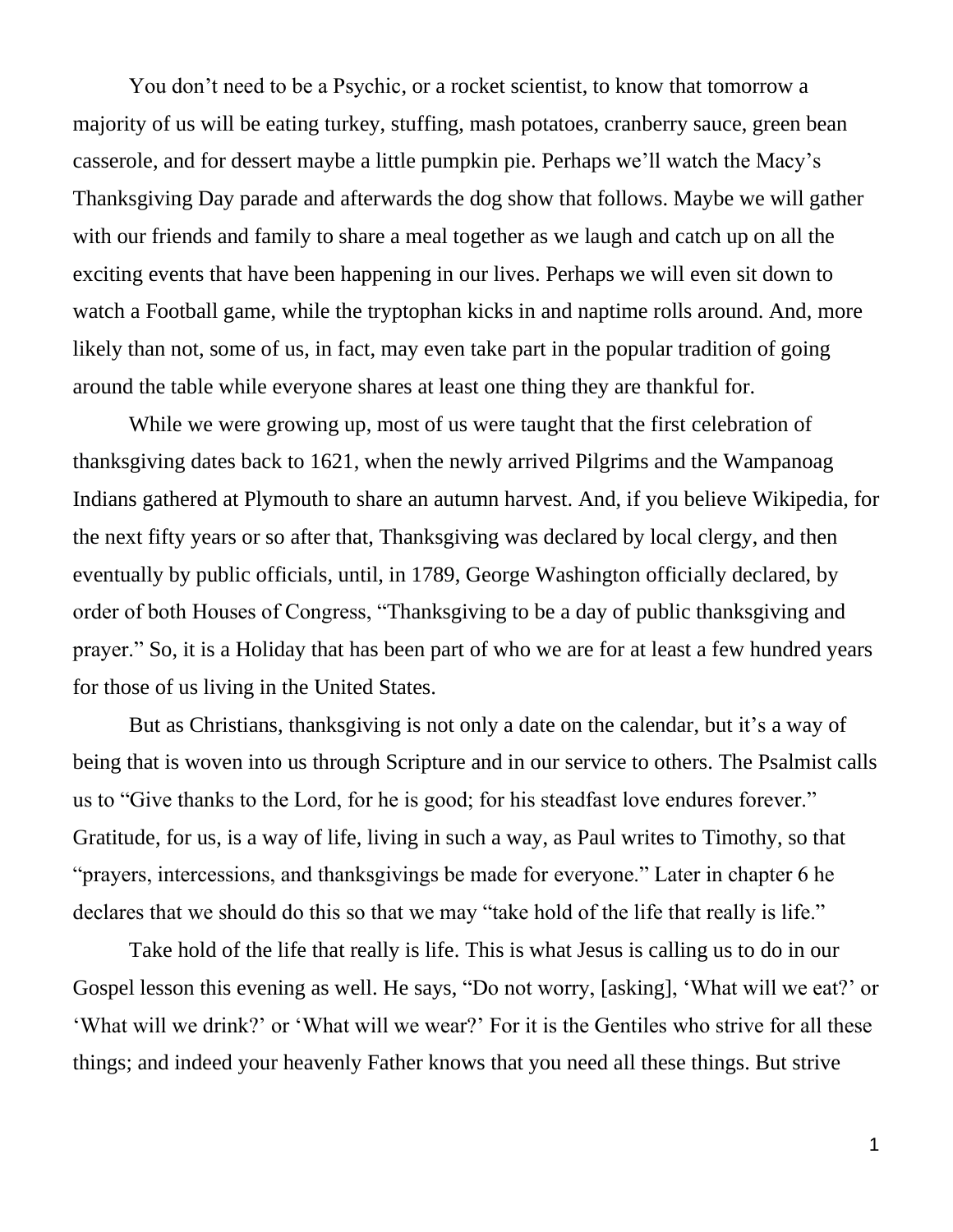first for the kingdom of God and his righteousness, and all these things will be given to you as well."

Strive first for the kingdom of God! This is how we take hold of the life that really is life. When Jesus says not to worry, he is not saying that we should be footloose and fancyfree. He is saying, set your priorities right. Strive first for the kingdom of God. Why worry about things like what to wear or what to eat? Instead, focus on seeking God's kingdom first—a kingdom of loving God and loving our neighbors, a kingdom full of righteousness and gratitude.

It's a good reminder for us as we celebrate thanksgiving—this ordering of our priorities. Too often, we run around like the well-known Bible character Martha, prepping and planning and organizing, when like Mary, we would do better to seek Jesus' presence first. Too often, we focus on the food—what we will eat…what we will drink—instead of the company. Too often, we spend our lives worrying and fretting, instead of striving—in action—for what is important.

Just over 10 years ago, an Australian author and motivational speaker named Bronnie Ware wrote a blogpost which was a reflection on her care of patients who were terminally ill—like those who are in Hospice or on comfort care in a hospital. Ware's online article must have hit a nerve, because in only a short time, over a million people viewed her post; and back in 2011, she published a book by the same title: *The Top Five Regrets of the Dying*. You may have read it, or the original blogpost, but here are the five regrets that cropped up again and again among her care-receivers: 1. I wish I'd had the courage to live a life true to myself, not the life others expected of me. 2. I wish I didn't work so hard.3. I wish I'd had the courage to express my feelings. 4. I wish I had stayed in touch with my friends. 5. I wish that I had let myself be happier.

At the end of life, people wish, in many ways, that they had not worried so much about the wrong things. At the end of their lives, people realize with greater clarity how much time we waste on things that simply should not be a priority. This evening you might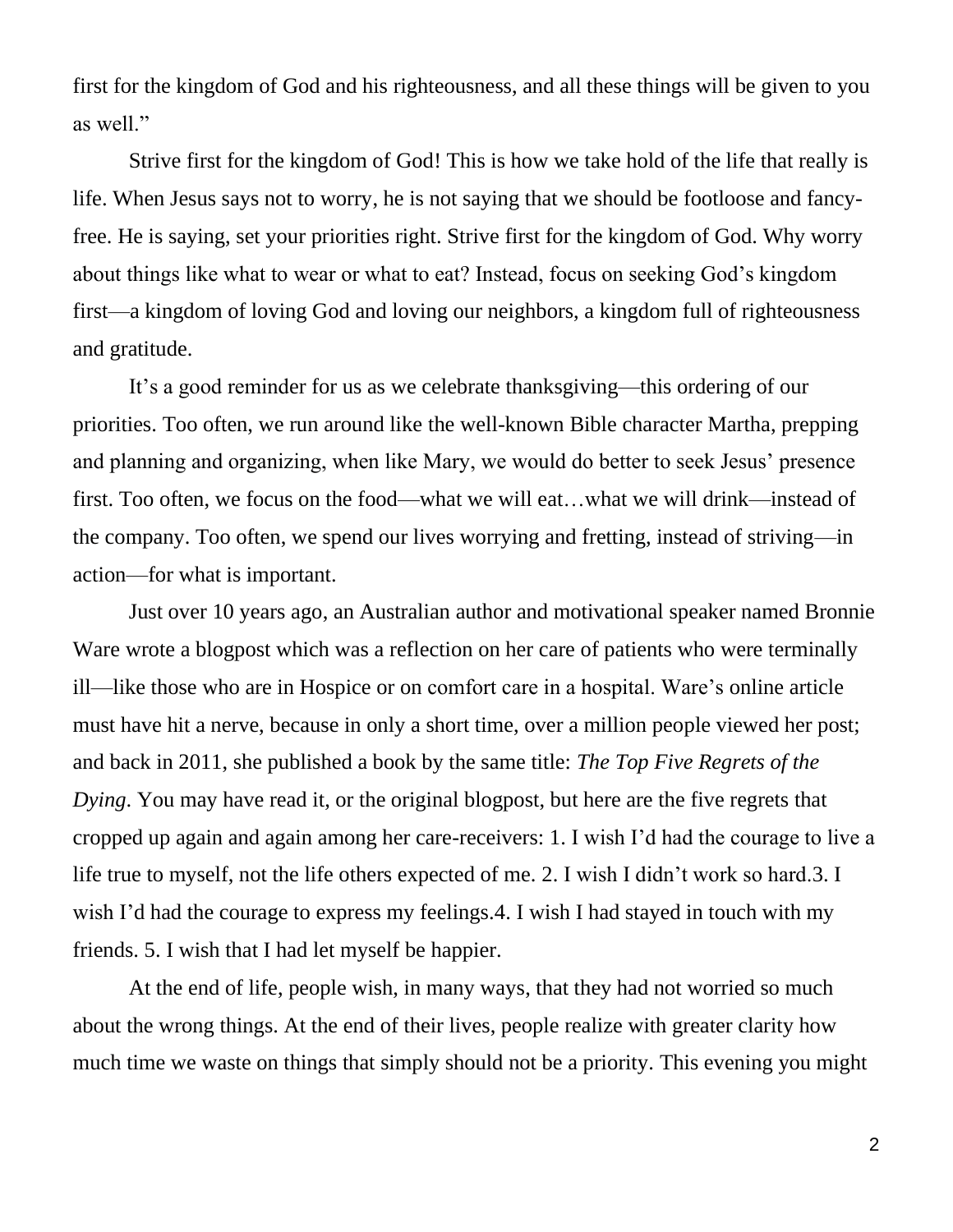say that Jesus is trying to help his listeners—and *us*—to understand this prioritizing now as we live, not just when we reach the end of our lives.

Today our passage from Matthew's Gospel is taken from what we refer to as the sermon on the Mount—preached by Jesus to the crowds alongside the Sea of Galilee. While we might think Jesus mysterious with his parables and teachings, he actually is quite practical. He rarely preaches on difficult, complex theological theory. He uses stories about things people actually experience—stories about farming, daily life, gardening, fishing.

As he is preaching to the crowd on the hillside –notice he is preaching up to them, not talking down to them –it isn't all that surprising that as he is telling them not to worry so much he points them in the direction of the wildflowers that were most likely growing on that hillside: consider those lilies—they neither toil nor spin, yet even the wealthy King Solomon in his most glorious robe was not dressed as beautifully as these flowers.

All your worrying about these superficial things—eating, drinking, clothing—is ridiculous. "Can any of you by worrying add a single hour to your span of life?" Instead of worrying, wringing our hands, lying in bed awake while the whatifs of life overtake us, Jesus calls us to strive—to seek—to live out the kingdom of God. That involves some action. That involves living into our faith in such a way that we are grateful bearers of hope, not hand-wringing worriers, or people holed up inside our own safe walls or fortresses of solitude.

Jesus doesn't directly address, in this passage, the benefits of striving for the kingdom of God. But we know at least some of them. What's the benefit of tying a quilt for Lutheran World relief or volunteering to serve a meal at Friendship House? What's the benefit of going on a mission trip? What's the benefit of being a good steward of our finances? What's the benefit of sitting with, and comforting, a brother or sister in Christ who is grieving?

By seeking God's kingdom—to love God and to serve others in Jesus' name—we melt off some of that worry that isn't adding a single hour to our lifespan in any way, shape, or form. Think about it, when was the last time you worried about what your hair looked like while you were ringing bells for the Salvation Army? When have you wished for a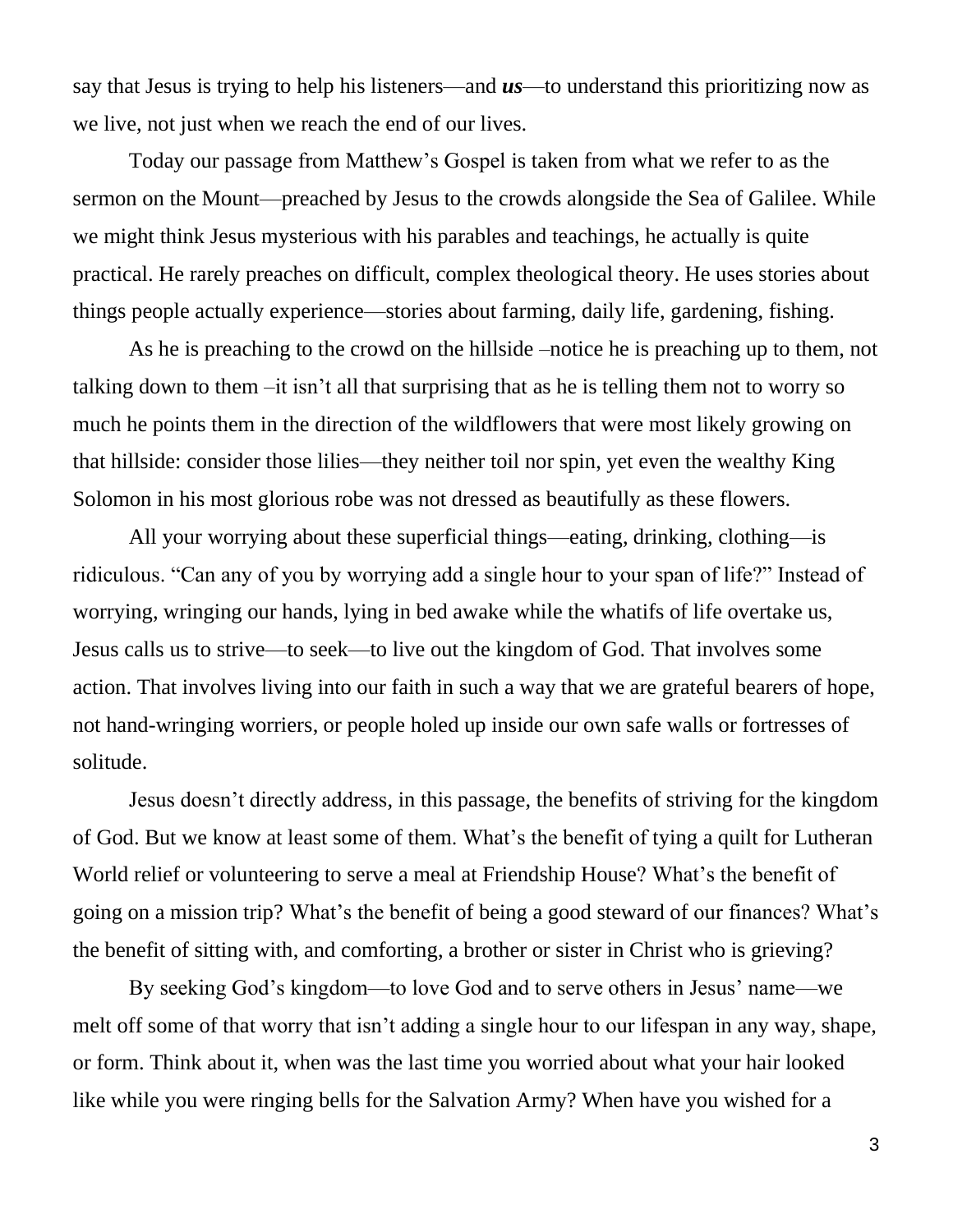bigger house while you were hammering away on a Habitat house? When have you felt like you needed some better clothes after donating money to refugees? When have you prayed for a nicer car while attending a Bible study? By striving for God's kingdom, by loving God and loving others, we reprioritize our needs. And not only do we reprioritize; we actually appreciate what we already have that much more, which is really the best part of thanksgiving.

I recently heard a parable about a goat—a goat joke, so to speak. A man goes to complain to his local priest that his living conditions are unbearable—nine family members living in one room. The priest directs the man to bring his goat inside to live with the family for one week. Seven days go by, and the priest asks the man how it's going. The man scowls: "Oh, it's terrible—the stink! And now it's so much more crowded. We can't stand it." So the priest directs the man to let the goat live back outside for the next week. Seven days go by, and the priest checks in again the man. He smiles widely: "Oh, it's wonderful. Life is SO much better with the goat back outside—only the nine of us and no goat."

Perspective is everything, right? Well, the world is certainly giving us perspective. It might be somewhat cozy and fairly relaxing to be gathered here for worship tonight. But five minutes outside our walls will open our eyes pretty quickly. We can't walk through Mount Vernon, or downtown Burlington, without knowing there are people whose lives are difficult, who have found false comfort and security in drugs, even with a chance of overdose and death, or people who have no permanent place to lay their heads at night—a sad reality that seems to only be getting worse, especially during the pandemic.

Look a little further, and the racism prevalent in our country turns out to be as big, if not a bigger problem, of disparity right in our own backyard. Look a little wider, and you might witness increasing acts of injustice and lawlessness unfolding around us. Look a little further and there's fear and people fleeing the real threat of death, not just an imagined terror. As poet Warsan Shire reflects in his poem entitled *Home*: "no one leaves home unless/ home is the mouth of a shark/you only run for the border when you see the whole